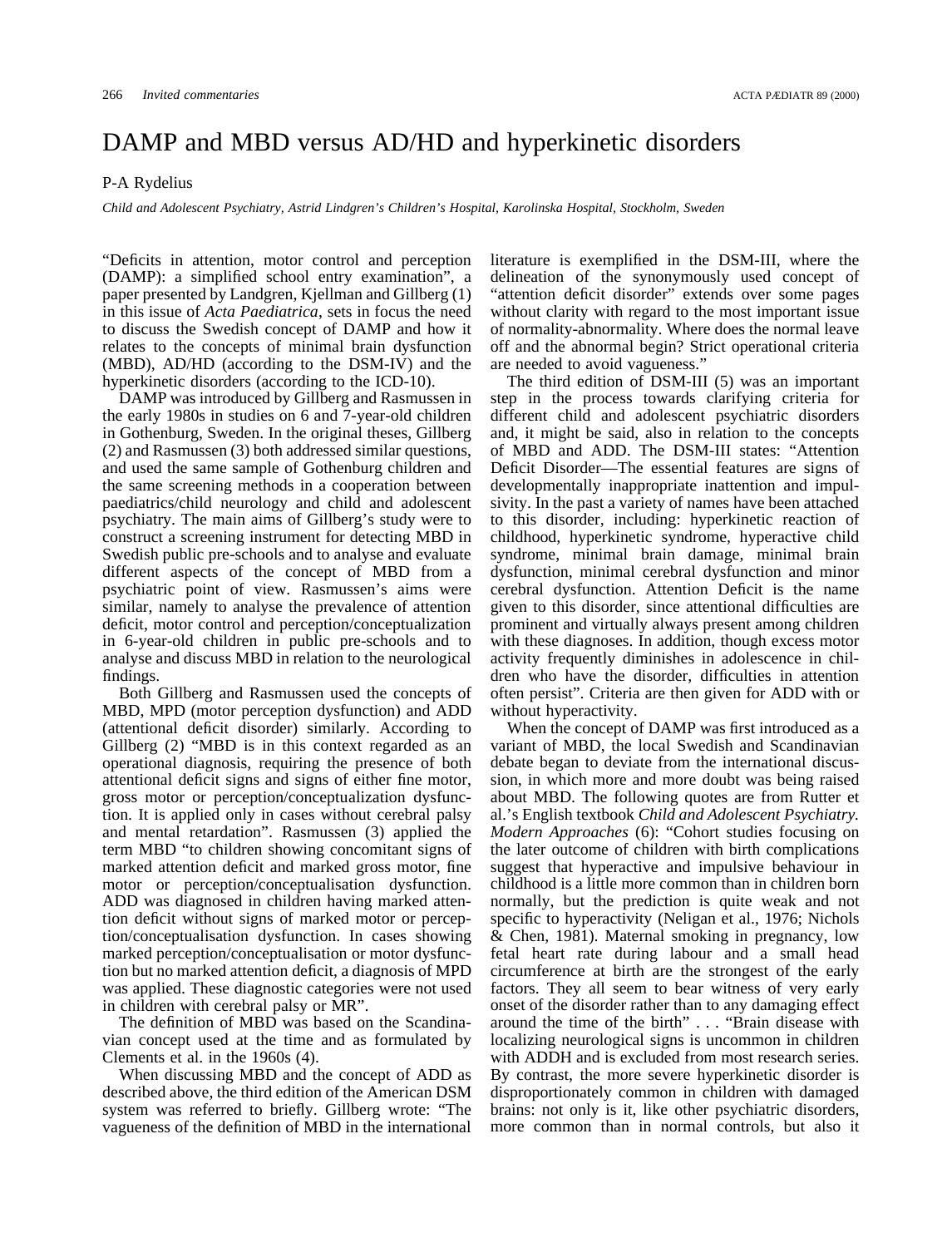accounts for a higher proportion of all the diagnoses that are made (Rutter et al., 1970; Thorely, 1984a). Some of this association, at least, can probably be explained by the prior association with intellectual retardation".

Finally, a German epidemiological study (7) presented in 1987 and highlighting the necessity to reconsider MBD showed up a weakness due to "the failure of its supposed components to be associated with one another in the same children and the failure of the condition to support coherent biological and prognostic findings".

In the 1981 Swedish study, a pre-school questionnaire was used for screening and diagnosing MBD among 67.4% of all 6-year-olds in Gothenburg (born in 1971). The questionnaire comprised "34 simple yes/no questions in five different groups: attention span/ general behaviour, speech-language, gross motor function, fine motor function and perception-conceptualization. Seven of the questions referred to symptoms characteristic of the hyperkinetic syndrome".

Children with (a) at least one symptom in each of the five categories of questions or (b) abnormality in each of the five factors were identified as in the "high-load" index group. They comprised 31 children, i.e. 0.8% of the investigated group of 67.4% of the total group of 6 year-olds in Gothenburg. Another 340 children (9.9% of the investigated 67.4%) were identified as in the "lowindex" group and as having abnormalities in either "attention deficit" or "conduct problems" in combination with abnormal "motor control" or "conceptualization".

In the final investigations leading to their conclusions, both Gillberg (2) and Rasmussen (3) compared 22 children (14 boys and 8 girls) from the "high-load" index group and another 60 children (52 boys and 8 girls) from the low-index group with a random sample of children from the 67.4% of 6-year-old Gothenburg children. The control group finally consisted of 59 children (29 boys and 30 girls). Of all 141 children, 42 (33 boys and 9 girls) were diagnosed as having MBD, and of these 40 were found in the index groups (18 children were in the "high-load" group and 2 in the control group, one of whom had no pre-school questionnaire "symptom" at all).

Moreover, 3 children in the index group were diagnosed as having mental retardation, another 7 (4 boys and 3 girls including 2 from the control group) were diagnosed as suffering from MPD, while 12 children (10 boys and 2 girls, including 4 from the control group) were diagnosed as suffering from ADD.

The design and methodology for the initial MBD/ DAMP studies need further discussion. The Gillberg (2) and Rasmussen (3) definitions of MBD included conduct problems. Five items relating to conduct, and not found among the ADD items in DSM-III from 1980, were included in the Swedish definition of MBD/ DAMP. In including conduct problems, the borderline between DAMP and conduct disorders became unclear.

Perhaps this is one of the reasons why children from the index groups later developed delinquency? Could it also explain why the borderline between DAMP and ADHD has become unclear.

A discriminant analysis was run using the items of the pre-school questionnaire to see which of them could be used to distinguish between MBD and non-MBD cases. Six items/symptoms were found to be of importance: "limited vocabulary", "use of pen or pencil in immature way", "often spills or gets dirty", "immature drawings", "doesn't understand concepts of opposites" and "moves from task to task all the time". As items of this kind can reflect developmental aspects, and/or a variance in normal development, the borderline between the child's performance in terms of chronological age rather than mental age became unclear. This could be one of the reasons why the borderline between DAMP and the motor skill disorders has been found overlapping, especially in relation to developmental coordination disorder.

Another problem has to do with sampling procedures. Although the boy:girl ratio in the index groups varied from 2:1 up to almost 7:1, the way in which the comparison group was selected gave a sex ratio of 1:1 among the controls.

When the problems mentioned above are added to the complex pattern of comorbidity found among the index children—ranging from infantile autism to psychotic behaviour, conduct problems and depressive syndromes etc.—the question arises whether the pre-school questionnaire screened for MBD per se or for psychiatric disturbances in general. However, in relation to the stricter criteria presented in the different editions of the DSM from 1980 to 1994 some of the index children should not have been given a DSM diagnosis of ADD or ADHD.

In 1992, when the ICD-10 criteria were published (7), stricter criteria still were given for "hyperkinetic disorders", the ICD-10 disorders corresponding to AD/HD according to DSM and the Swedish DAMP. The ICD-10 manual states: "In recent years the use of the diagnostic term 'attention deficit disorder' for these syndromes has been promoted. It has not been used here because it implies a knowledge of psychological processes that is not yet available, and it suggests the inclusion of anxious, preoccupied, or "dreamy" apathetic children whose problems are probably different. However, it is clear that, from the point of view of behaviour, problems of inattention constitute a central feature of these hyperkinetic syndromes." With the ICD-10 criteria, the point prevalence of hyperkinetic disorders among boys from the general population is around 1%.

The paper by Landgren, Kjellman and Gillberg in this issue illustrates how complex and difficult it is to find alternative current and future explanations for the old but challenging concept of MBD. However, the design of their study bears similarities to the original DAMP